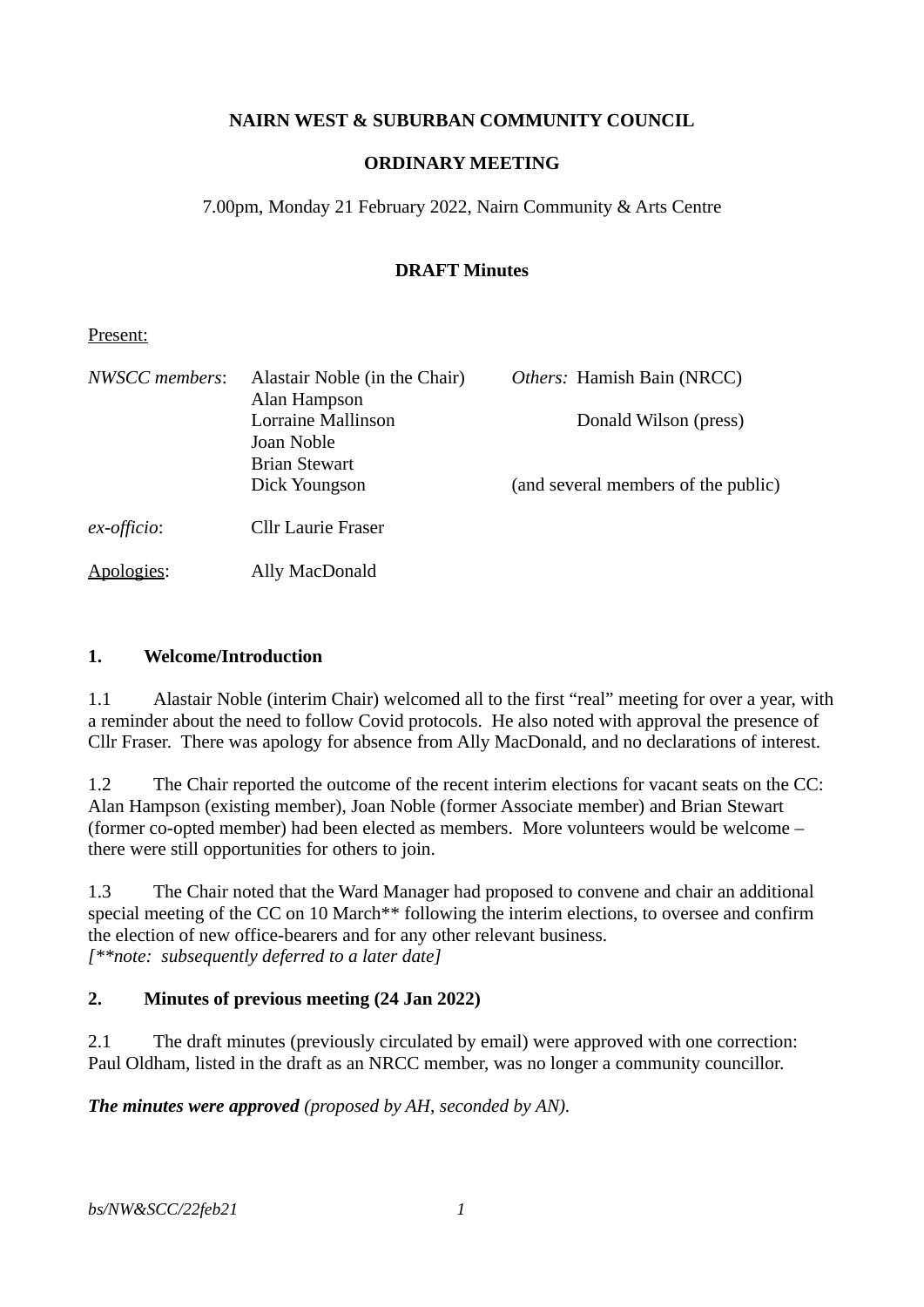## **3. Matters Arising (not otherwise listed as agenda items)**

3.1 Traffic and speeding on A96. The Transport Scotland response declining to take action had been forwarded to the local resident who had raised the issue.

3.2 Parking in Rowan Place. In response to the resident's complaint about neighbours' obstructive parking, the Highland Council official responsible for traffic management (Manning) had replied advising that the Council "resisted any regulation of residential roads" and suggesting that the local residents raise their concerns with the local Area Roads team. This message had been forwarded to the resident concerned.

3.3 Air quality and exhaust emissions. A resident of Douglas Street had raised concerns. A request for up-to-date monitoring had been relayed to the Ward Manager, following earlier representations made in 2021. An interim reply had been received saying that an update from the Council officials responsible was still awaited.

3.4 Speed warning signs ("smiley faces"). The mention of traffic management prompted a question about previous requests. A smiley-face sign had been installed along Lochloy Road, but no action had been taken to install a sign on Seabank Road and expand of the 20mph limits in residentail areas to deter 'rat-running', both matters raised with the Council in 2020 and 2021.

# *Action: a follow-up reminder would be sent to the Ward Manager (BS).*

3.5 Flood prevention *(carried forward from Oct/Nov 2021 and Jan 2022)*. Not discussed. Still no response or update from Councillors or NNCPP on local action.

## **4. Financial Report**

4.1 There had been no transactions since the January meeting. The NW&SCC account had a balance of £2219.16. Arrangements would be made to update the signatories of the bank account.

4.2 A message had been received from the Nairn Rotary Club, in conjunction with the Lord Lieutenant, about a proposed picnic event to mark the Queen's Platinum Jubilee. NW&SCC expressed support for the idea but noted that the CC was not able to make a financial donation.

# **5. Nairn Town Centre**

5.1 The Scottish Public Service Ombudsman's Report had concluded that the Council had failed to follow proper procedure in the decision-making and funding arrangements for the new housing and office block in the town centre. A statement had been issued by both CCs (copy attached) welcoming the verdict, calling for reform and for those responsible to be held to account.

5.2 In brief discussion about future opportunities to regenerate the town centre, some concern was expressed about the prospect of relocating the library and the possible loss of car parking space (see para 11.3 below); about the eventual fate of the listed Italianate school building – currently used by the Council Finance department; and about the need to develop an integrated plan for the revival and re-use of empty or under-used premises in the town centre as a matter of priority, especially as there was funding available from the Place-Based Investment Fund and other sources.

## *Action: to be taken forward in discussion at the NNCPP and as part of Local Place Planning.*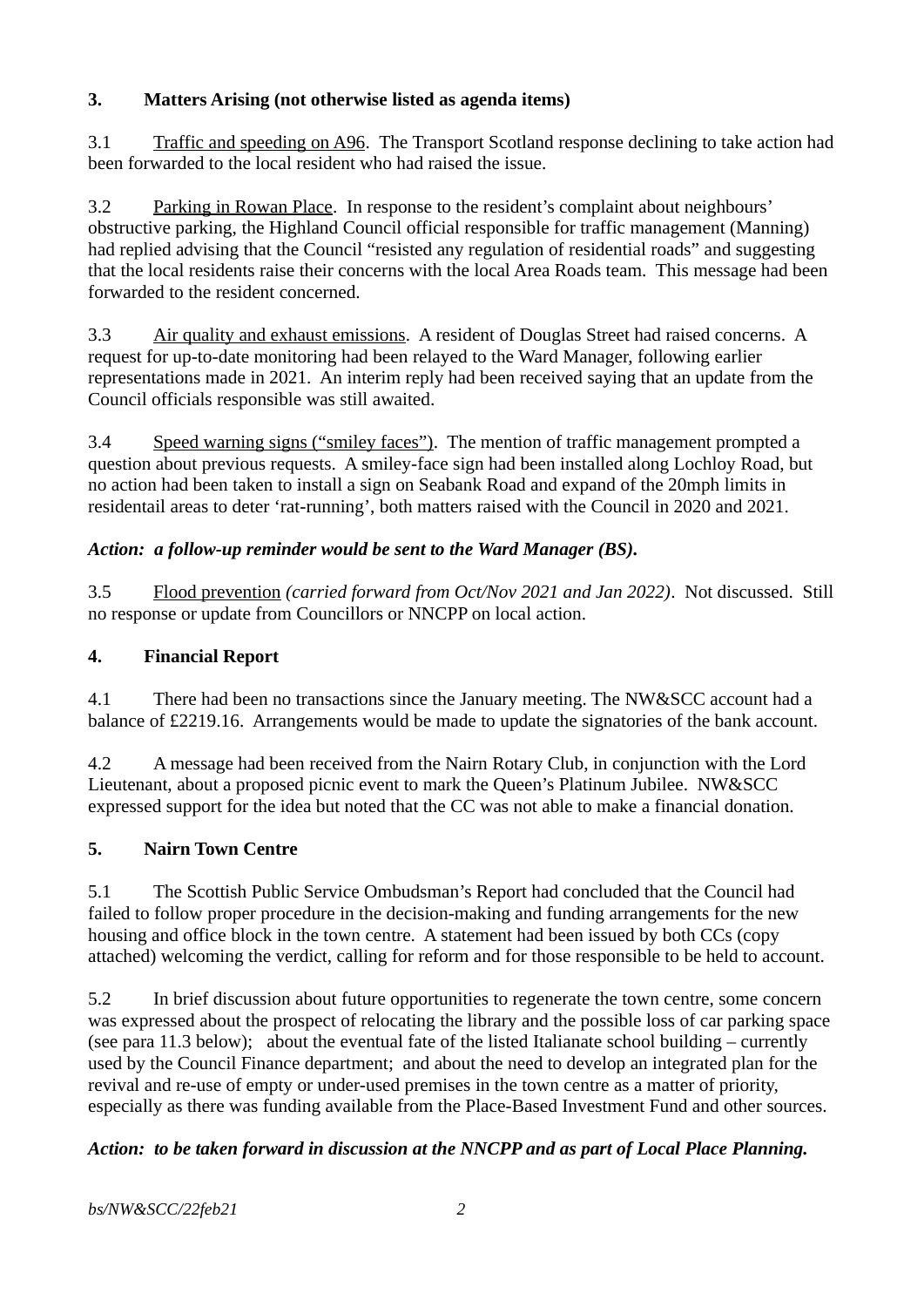### **6. Sandown: the further consultation**

6.1 The additional/second consultation had closed. NW&SCC had reiterated their objections to disposal of the Sandown land, and with River CC had also co-signed a joint letter to the Council's Executive Chief Officer responsible for Nairn, pointing out a number of deficiencies in the organisation, publication and procedural management of the second consultation which rendered the exercise unreliable, unsatisfactory and invalid.

### *Action: There had been no acknowledgement or response. This had been drawn to the Ward Manager's attention: he had undertaken to follow up.*

## **7. Other Common Good proposals**

7.1 Maggot waste disposal point. The planning application, to which both CCs had objected (and on which ParkDean had not been consulted) had been withdrawn without explanation. NW&SCC had written to ask the Council what alternative arrangements or locations for motorhome waste disposal were being examined, and seeking confirmation that the funds earmarked for this would be spent on providing or improving visitor facilities in Nairn and not reassigned elsewhere.

#### *Action: There had been no reply; but the Ward Manager had advised that a report to the 1 March Nairn Area Committee on "Motorhome Infrastructure"was in preparation and that an update would be provided thereafter.*

7.2 Grant Street Store & Yard. A written response to the current consultation was agreed: it objects to the proposed disposal by sale and recommending instead a full evaluation of alternative options, eg offering the site to community applicants for rental/refurbishment.

## *Action: response to be submitted by 10 March deadline (BS)*

7.3 James' Kiosk. A written response to the consultation was agreed: it supports the leaseextension, subject to appropriate conditions regarding subletting, renewal and reversion.

#### *Action: response to be submitted by 11 March deadline (BS).*

7.4. BMX track/cycling coaching on the Links. The main points of concern raised at the January meeting had been fully reported to the Ward Manager on 27 January, who had responded saying our views "had been noted".

7.5 A lengthy message from the cycling club president, commenting on the record of discussions at the January NW&SCC meeting, had been circulated to members. In discussion it was again argued that the priority should be to revive and expand the well-established cycle tracks and dedicated facilities at the Riverside, rather than to relocate coaching activity to the Links. It was noted that much of the equipment, signage etc at the Riverside had been removed [by the Council?]. Questions were also raised about possible alternative venues for additional cyclecoaching – such as the Cemetery Field and/or the Boath Park recreation ground. Both were near the Riverside; both offered the grassy slopes that were said to be desirable; and neither was subject to the same extensive and significant demands from multiple users and visitors as the main Links area.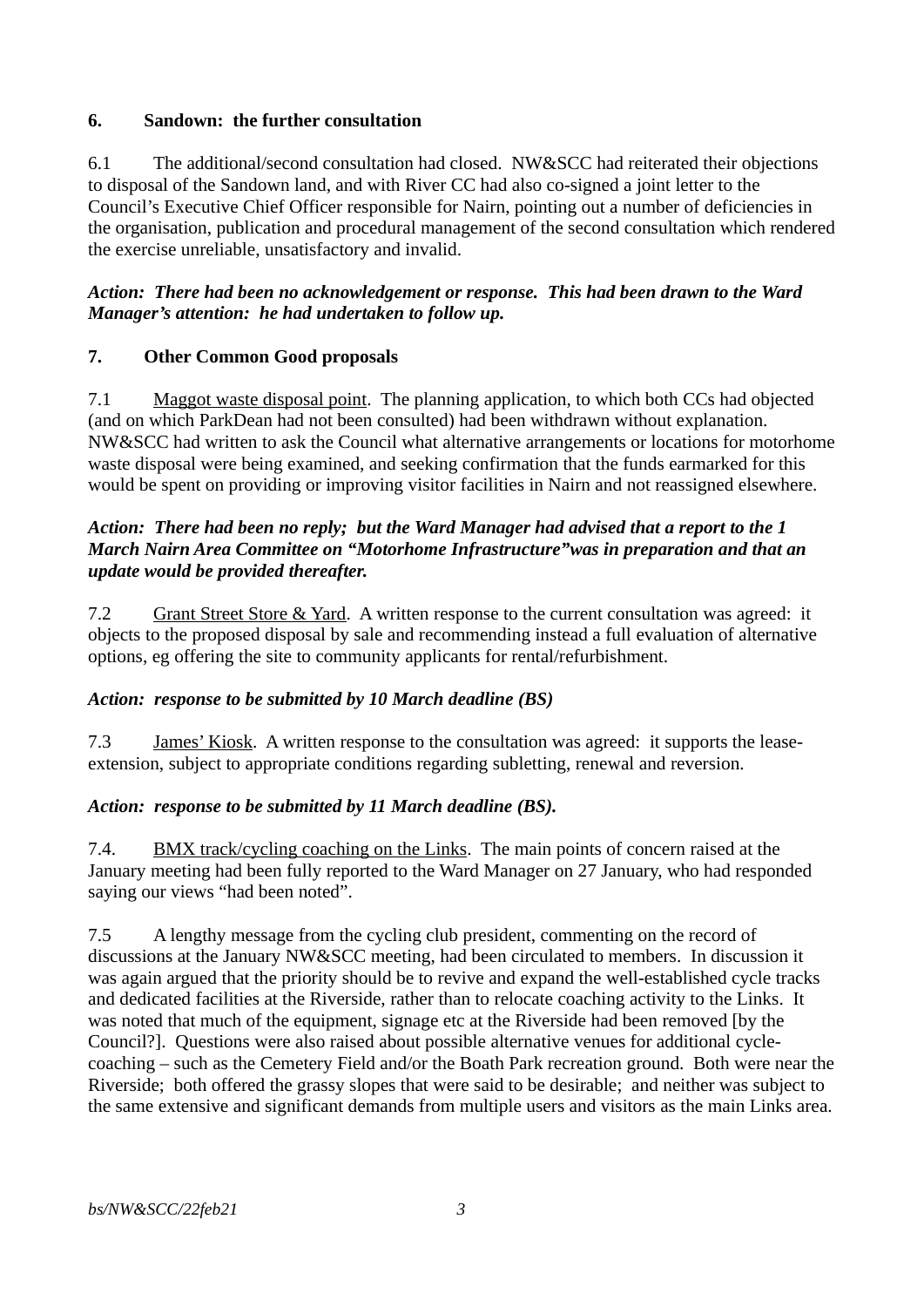7.6 The arrangements for use of the cricket field and the 'seven-a-side' football were mentioned. It was pointed out that the football was only occasional , and on the eastern part of the Links which was less heavily used by other residents and visitors; and that the cricket field was a dedicated part of the Links to which the club had rights of access which dated back more than a century and which were the subject of a formal agreement and annual payment.

7.7 Cllr Fraser's view that the number of cyclists was unlikely to be large, and that it was sufficient to "wait and see", attracted no support.

### *Action: it was agreed that an acknowledgement be sent to the Cycling Club president responding to the various comments he had made (BS).*

7.8 Harbour Street toilets. Extensive discussion had taken place at the Nairn River CC meeting. There was wide consensus that restoring the toilets and bringing them back into use was a priority, and considerable scepticism about the cost-estimates that had been mentioned. The Council was under an obligation to make good the dilapidations and restore the toilets to satisfactory condition before handing the building back to the Common Good. Cllr Fraser indicated that studies and a survey were to be undertaken. In discussion the point was made that public toilets were an important facility especially for visitors and tourists, so the timing was urgent. It was essential that they were refurbished and reopened ahead of the summer season.

# *Action: with Highland Council and Ward management.*

# **8. Leisure & Recreation Spend and CG rent/maintenance**

8.1 Splashpad costs. The Council had acknowledged that £25,000 had been wrongly debited to the Common Good Fund rather than to Council budgets – apparently as a result of "miscoding". It had been confirmed that the money would be refunded. This case had highlighted the inadequacy of existing reporting and scrutiny by the Area Committee which, it was hoped, would be improved.

8.2 HLH management fees and "double charging". The situation described in January (see 8.1) of January NW&SCC minutes) had still not been explained. The Council's service delivery agreement with Highlife Highland under the Public Service Obligation paid for facilitiesmanagement, region-wide, at a cost of some £16m pa. Yet HLH had also been billing the Nairn Common Good some £6-7,000 annually for the same service (and was now seeking some £15,000 pa to manage the splashpad, as successor to the paddling pool) apparently under a separate and "pre-existing" agreement. A copy of this agreement had been requested, but not yet produced. It was noted that the Council had a statutory duty to provide and maintain leisure & recreation facilities, and did so across the region – yet only in Nairn was the local community (via the Common Good Fund) charged additionally and directly by HLH for such services.

8.3 It was also pointed out that the Council normally either paid rent for use of Common Good assets, or provided maintenance in lieu of rent. Yet in Nairn the Council paid no rent into the CG fund, and were not maintaining the assets, but were in fact charging costs to the CG Fund. This was inappropriate and unacceptable.

*Action: Letters had been sent to the Council CEO on 8 December and 11 January on these issues. A reply, promised in January, had not been received. According to the Ward Manager, a reply was in preparation which would appear "this week or next". Further representations to the Council seemed likely to be required; and a formal request under Section 101 of the 1973 Local*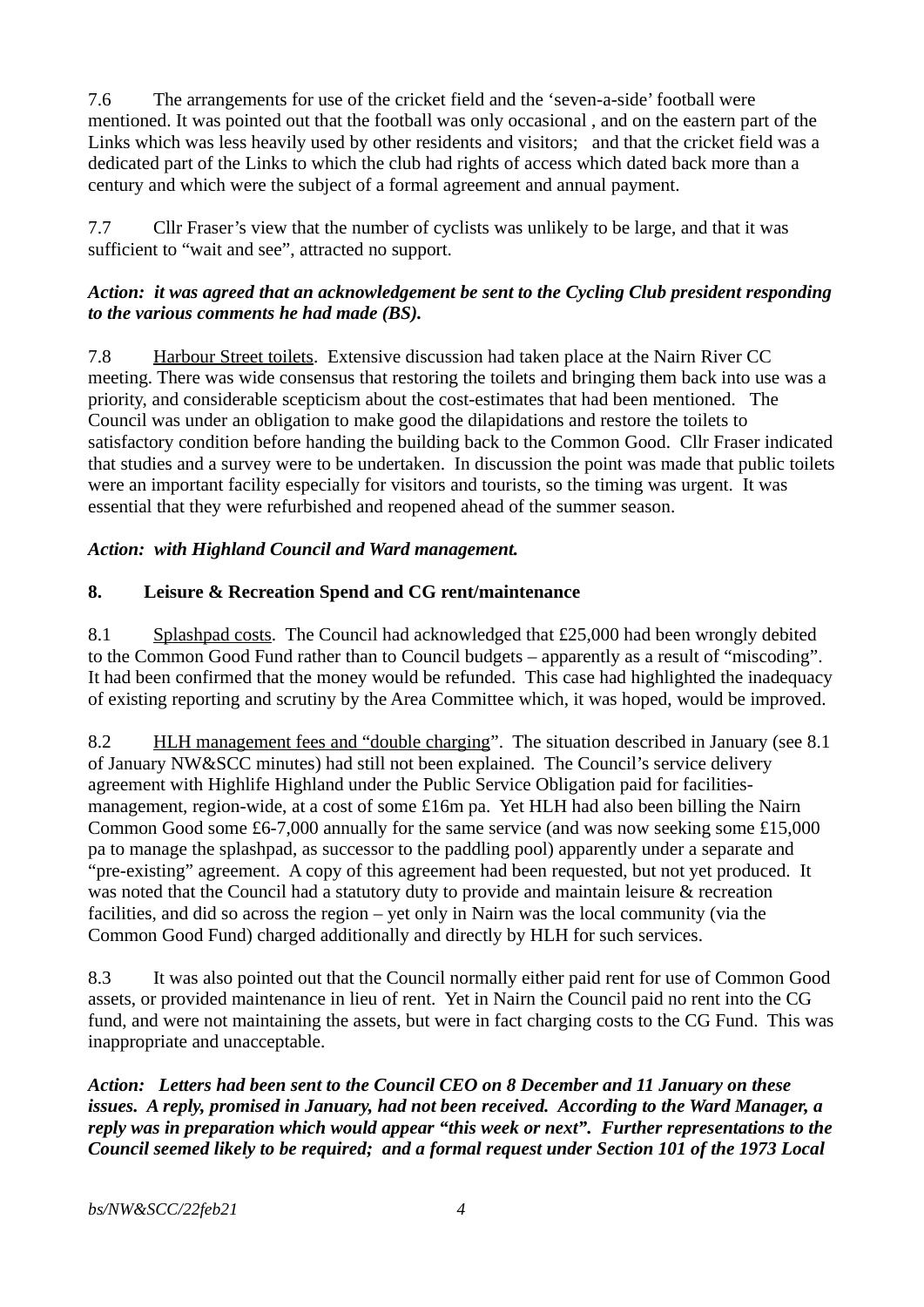### *Government Act for full disclosure and access to all Common Good Fund accounts and records (AN/JN).*

## **[item 13 – taken out of sequence] Developer Contributions**

13.1 The mention of HighLife Highland led into discussion of the management and proposed expansion of Nairn's leisure facilities and specifically the swimming pool. It had been noted with considerable dissatisfaction that Highland Council had published a "Delivery Programme" policy document for the Inner Moray Firth area which assigned all current and future DCs for leisure and recreation facilities from developments in and around the Nairn area to paying for the provision of a dance studio, additional changing rooms, and a café at the HLH swimming pool/leisure centre, at an estimated total cost over 10 years of some £1.5 million.

13.2 It was pointed out that this represented the Council channelling DC funds into its own assets and into the budgets of its own arms' length organisation. There had been no public discussion of this approach; there had been no needs assessment; there were already high-quality venues for a dance studio at the Community & Arts Centre; and there were several locally-run cafés in the vicinity which would be threatened by a Council-subsidised competitor.

13.3 Comparisons were made with the approach taken by Moray Council [\(https://www.forres](https://www.forres-gazette.co.uk/news/50k-developer-contributions-invested-in-forres-265762/)[gazette.co.uk/news/50k-developer-contributions-invested-in-forres-265762/](https://www.forres-gazette.co.uk/news/50k-developer-contributions-invested-in-forres-265762/) ) which invited public suggestions and bids, carried out open evaluations of all proposals, and distributed the DC funds from developments across a wide range of local community organisations.

## *Action: agreement to write formally to Audit Scotland [and others] to challenge the Highland Council approach as unreasonable (AN).*

## **9. Port of Ardersier**

9.1 A reply had been received from the Council planners (Scott Dalgarno) on the existing planning consents related to the site. There was no clarification on the question of construction of an incinerator, and it appeared that there were few restrictions on "harbour-related works" such as dredging, despite the proximity to SSSI and RAMSAR sites and the protected status of the Moray Firth marine environment. This raised serious concerns as to whether the spoil from dredging would adversely impact on Nairn's beaches and shoreline. The message from Dalgarno offered little reassurance, and gave no indication that the Council were monitoring or overseeing whatever work was under way.

9.2 Local community criticisms had focused immediately on the installation of a new barrier fence blocking all access to the 'secret beach' and the bothy, and the port owners' reported determination to prevent all access – as reported in the local press.

9.3 Among the comments from those present, there were suggestions that the financial status and track record of the current [new] port licensee or operator was open to question. There was also concern that the company was aiming to bypass local and regional government planning scrutiny.

*Action: it was agreed that Council planners would be asked to monitor and report back on the extent of the work being undertaken and whether it complied with the planning consents granted: that the Council Access Officer would be asked to look into the current situation; and that other agencies including NatureScot and the RSPB would also be contacted (AN/JN).*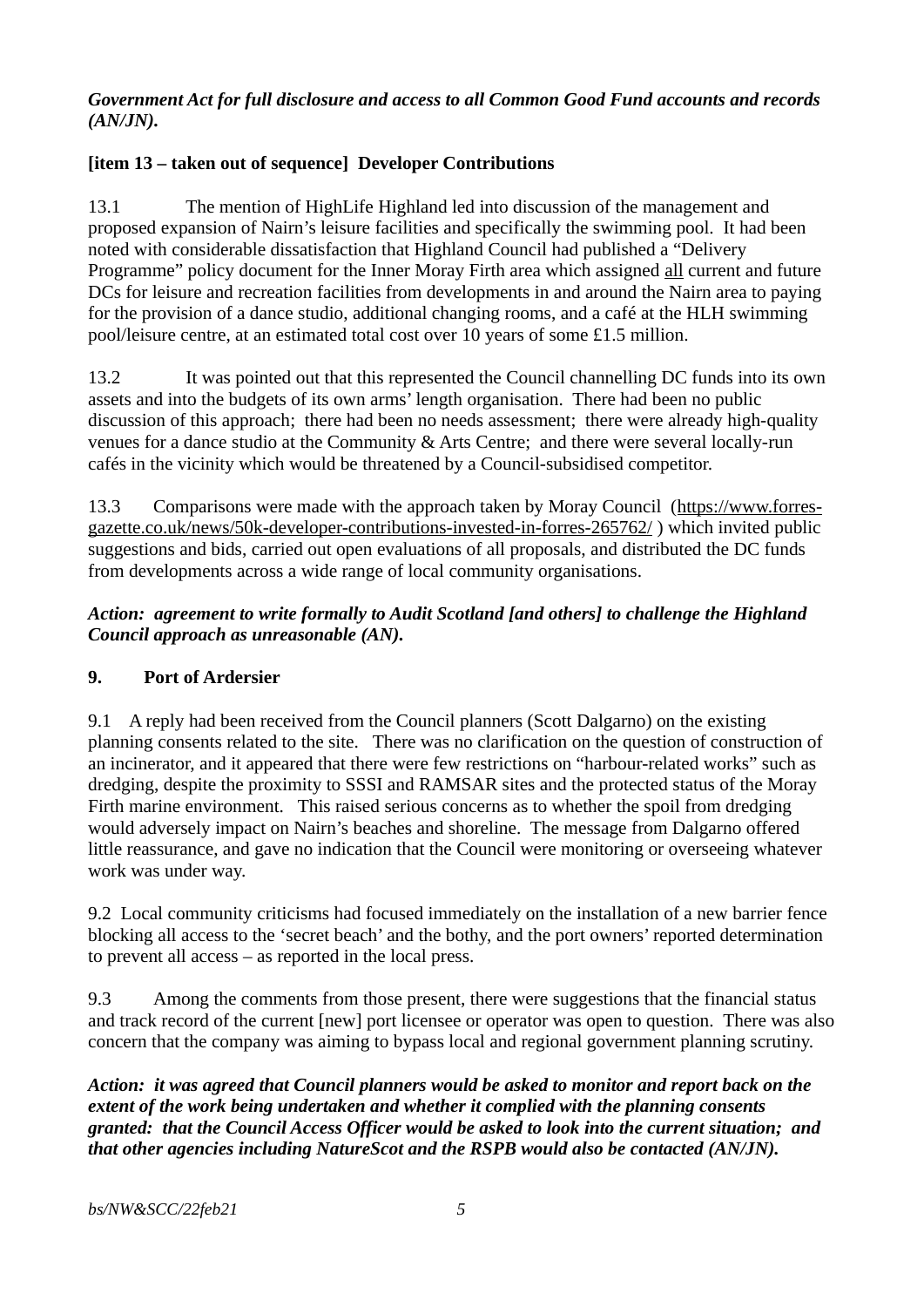## **10. Parking scheme**

10.1 A joint letter from Nairn's CC had been sent on 26 January raising queries both about the legal/regulatory basis for charging on Common Good sites, and about the Council's appropriation ("top-slicing") of any revenue. There has been no response. The question of Council provision of maintenance in lieu of rent [as noted in para 8.3 above] was also relevant: the Council was now apparently intending to do neither, and looking to meet maintenance costs from fee-revenue.

## *Action: The Ward Manager has undertaken to pursue the matter and prompt a reply.*

10.2 A dialogue is under way with CCs from Wick and other communities elsewhere around the region which are also faced with Council proposals to introduce parking charges and are concerned about issues of Common Good management.

# *Action: a virtual Zoom meeting with other CCs is scheduled for 8 March (River CC is hosting).*

## **11. New Nairn Academy**

11.1 Those who attended the 17 Feb 'stakeholders meeting' reported that the proposal to build on the existing site was "a done deal". A contractor had been appointed, ahead of any consultation about the design (which would be 'contractor-led' with no public discussion planned). There was a clear intention to relocate the library into the new building – and a one-week public consultation was envisaged, from 7 March.

11.2 In discussion several key points were made. The current site was not the best location (Sandown would be better). There were concerns about the capacity: evidence from elsewhere, like Culloden where portakabins were being brought in, and the expansion outlined in the current development plan, suggested that demand was consistently underestimated.

11.3 The experience of Wick provided clear evidence that relocation of the library away from the town centre would lead to a significant reduction in usage and issues over public access especially for certain user-groups. Moving the Nairn library and giving up its present leased site would also result in the loss of some 60? town centre parking spaces. This had major implications.

### *Action: the meeting concluded that there was little that could be done. Regrettably the plans appeared – once again – to be a fait accompli with minimal consideration of alternatives, inadequate evaluation, and little public engagement.*

## **12. Local Planning Applications**

12.1 Moss-side Road (22/00053/FUL). At least 9 objections had been submitted by local residents. The central concern was that the proposed new building was large, out of scale, and incompatible with the capacity of the local infrastructure. The design was for a very large building (6 bedrooms, 4 parking spaces). This raised questions about its possible commercial use (AirB&B) or subletting. The access road was narrow and could not be widened, there was limited turning space, and questions about the adequacy of drainage.

## *Action: NW&SCC as statutory consultee would submit an objection a.s.a.p. [a short extension of deadline, to 28 Feb, has been granted] (AN/JN)*